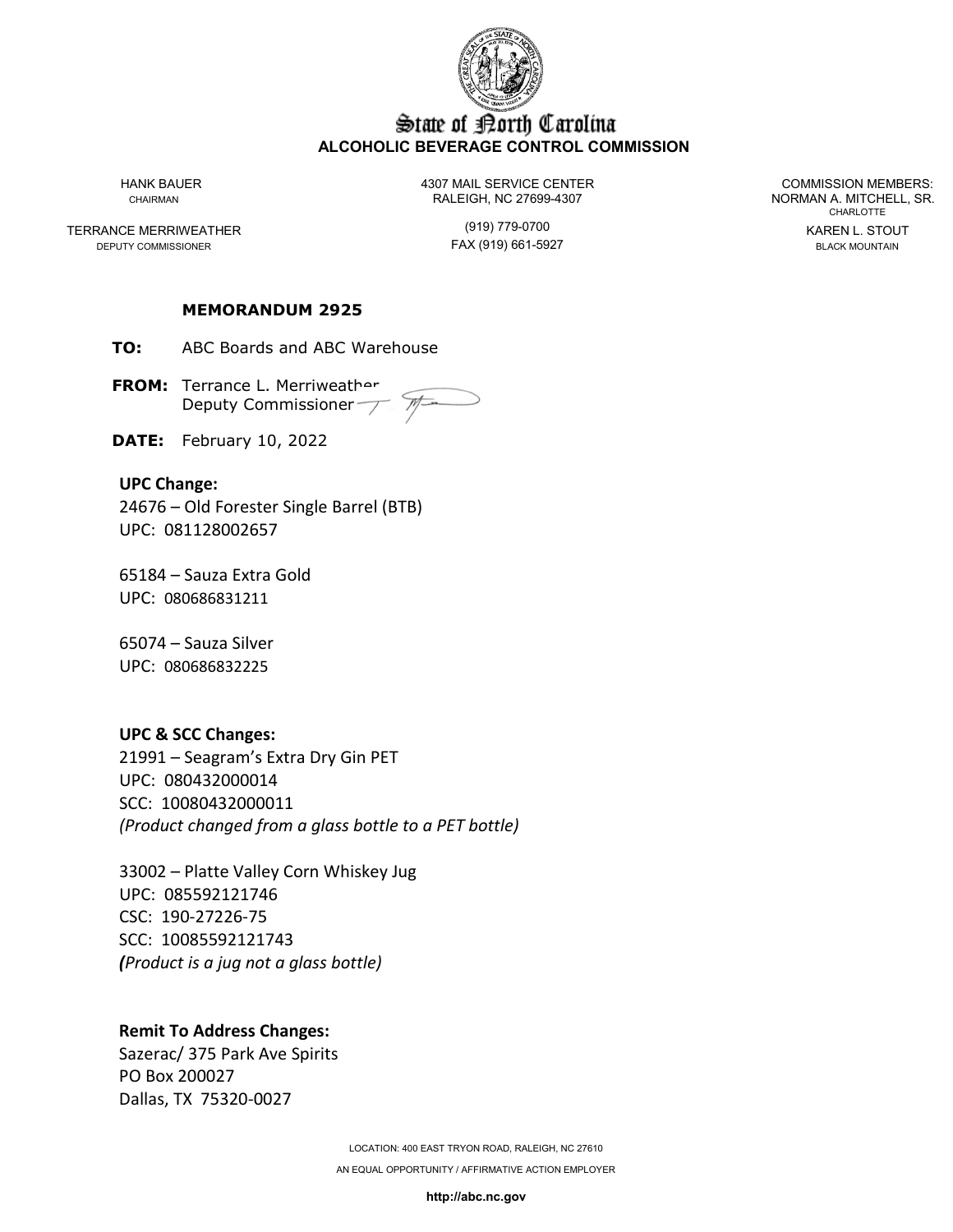Carriage House Imports PO Box 22266 New York, NY 10087

# **Supplier Changes:**

The following product has moved from 21<sup>st</sup> Century Spirits (supplier #0209) to MHW/ BCI (supplier #1047) **effective immediately**:

| 63096 MHW/ BCI<br>$ \$28.60$ Special Order<br><b>Gabriel Boudier Creme de Framboises</b> |
|------------------------------------------------------------------------------------------|
|------------------------------------------------------------------------------------------|

The following products have moved from MHW/ Trinity Beverage (supplier #102) to Park St Imp/ Trinity Beverage (supplier #1053) **effective immediately**:

| <b>NC Code</b> | <b>Supplier</b>                      | <b>Brand Name</b>                   | <b>Filing Type</b> |
|----------------|--------------------------------------|-------------------------------------|--------------------|
| 00140          | <b>Park St Imp/ Trinity Beverage</b> | Nobushi Japanese Whisky             | lListed            |
| 65135          | <b>Park St Imp/ Trinity Beverage</b> | Tequila Enemigo Anejo Cristalino 89 | Listed             |

# **Supplier & Broker Changes:**

The following product has moved from Citrus Distillers (supplier #0706) to SpeakEasy Spirits (supplier #0601). The broker for the following product is now Morse Brands **effective immediately**:

| 20044 | <b>Speakeasy Spirits</b> | Myles Select Ultra Premium Vodka | <b>Listed</b> |
|-------|--------------------------|----------------------------------|---------------|
|-------|--------------------------|----------------------------------|---------------|

The following products have moved from Hemingway Rum Company (supplier #0510) to Shaw-Ross International (supplier #0081) **effective immediately AND** the broker has changed to SGWS – ACES **effective immediately**:

|                                                       | 47276 Shaw-Ross International Papa's Pilar Legacy Edition 2021 \$80.00 Special Order SGWS - ACES |                                   |  |
|-------------------------------------------------------|--------------------------------------------------------------------------------------------------|-----------------------------------|--|
| 47277 Shaw-Ross International Papa's Pilar Dark Rum   |                                                                                                  | \$40.55 Special Order SGWS - ACES |  |
| 47278 Shaw-Ross International Papa's Pilar Blonde Rum |                                                                                                  | \$29.45 Special Order SGWS - ACES |  |

### **Broker Changes:**

The broker for the following MHW/ Beluga (#591) products is now RNDC – Cardinal Division **effective immediately**:

| 70020 MHW/ Beluga Beluga Noble |  | \$29.95 Special Order Republic National - Cardinal Div                                    |
|--------------------------------|--|-------------------------------------------------------------------------------------------|
|                                |  | 70021 MHW/ Beluga Beluga Gold Line \$99.95 Special Order Republic National - Cardinal Div |